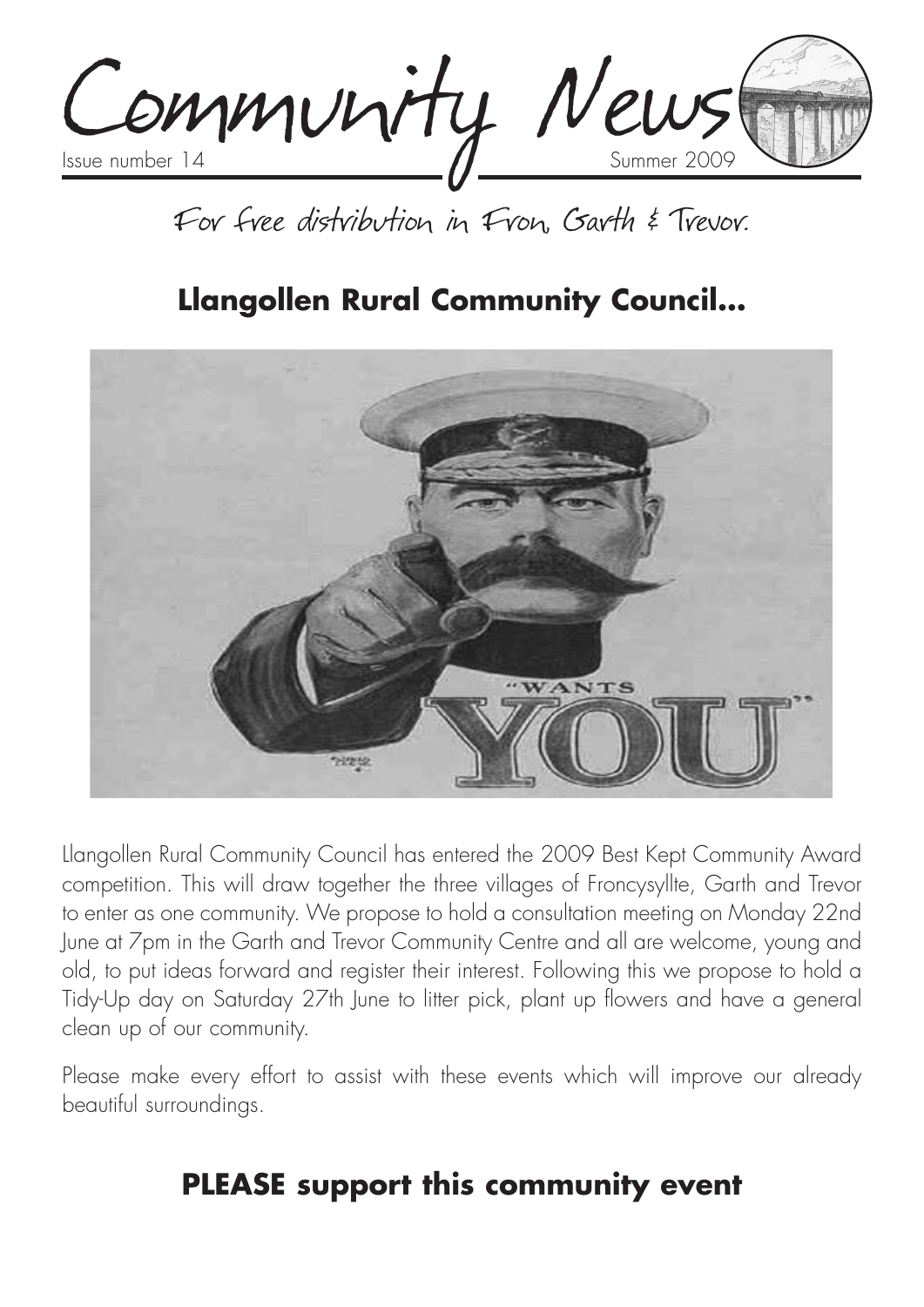### **A very good history and life lesson**

#### By Diane Powell

His name was Fleming, and he was a poor Scottish farmer. One day, while trying to make a living for his family, he heard a cry for help coming from a nearby bog. He dropped his tools and ran to the bog. There, mired to his waist in black muck, was a terrified boy, screaming and struggling to free himself. Farmer Fleming saved the lad from what could have been a slow and terrifying death.

The next day, a fancy carriage pulled up to the Scotsman's sparse surroundings. An elegant dressed nobleman stepped out and introduced himself as the father of the boy Farmer Fleming had saved. "I want to repay you," said the nobleman. "You saved my son's life."

"No, I can't accept payment for what I did," the Scottish farmer replied, waving off the offer. At that moment, the farmer's own son came to the door of the family hovel.

"Is that your son?" the nobleman asked. "Yes," the farmer replied proudly. "I'll make you a deal. Let me provide him with the level of education my own son will enjoy. If the lad is anything like his father, he'll no doubt grow to be a man we both will be proud of." And that he did.

Farmer Fleming's son attended the very best schools and in time, graduated from St.Mary's Hospital Medical School in London, and went on to become known throughout the world as the noted Sir Alexander Fleming, the discoverer of Penicillin.

Years afterwards, the same nobleman's son who was saved from the bog was stricken with pneumonia. What saved his life? Penicillin. The name of the nobleman? Lord Randolph Churchill….. His son's name……….Sir Winston Churchill. Some once said: What goes around comes around.

### **Local Bowlers Win County Titles . . .**

By Moira Griffiths

Recently, several players from Trevor Bowls Club took part in the Welsh National Heats at Flexsys Community Hall. Moira Griffiths, Steven Jones, Joyce Evans and Margaret Jones won the Fours Heat and went down to represent Clwyd in the Welsh National Finals at Llandrindod Wells on 31st January.

Then on 21st February, Moira, Joyce and Margaret again travelled to Llandrindod Wells to represent Clwyd in the finals of the National Triples. Although they played well, on both occasions they were beaten by the overall winners from Pembrokeshire. They look forward to retaining their County titles next season.

If anyone is interested in taking up the game of Short-Mat Bowls, then please come along to the Garth & Trevor Community Centre next September, when the indoor season re-starts for the winter months. We have two mats and plenty of bowls of various sizes if you feel the need for a challenge. A Club Coach and International Umpire is on hand to give tips on the finer aspects of the game. For further information please contact Joyce Evans on 823244 or Moira Griffiths on 824401.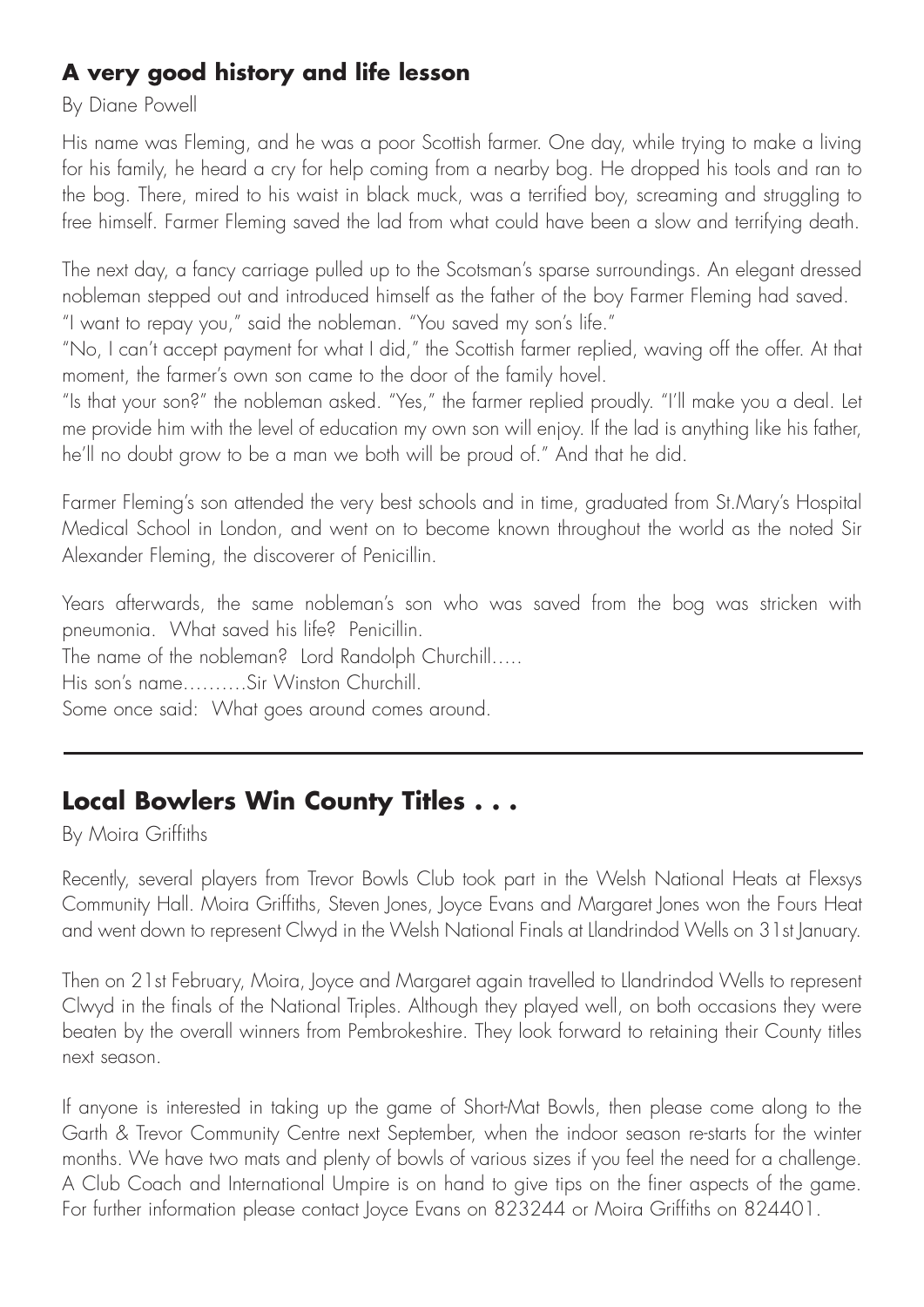### **Chairman's Report**

Firstly I would like to take this opportunity to thank Jim Davies (our outgoing Chair) for his dedication and hard work over the past year. With Spring coming to an end and the Lazy Hazy days of Summer (hopefully) ahead I can assure you I don't intend to let the grass grow under my feet!

For those of you who don't now me let me introduce myself. My name is Tracey Pugh a proud mother of 3 sons Matthew, Geraint and Rhys and although I am not native to Trevor I have resided in the Dee Valley for the past 28 years. I took up a position of employment in Llangollen; married a local boy, resided there for a while, moved to Fron (albeit for only 18 months) and have lived here in Trevor for the last 19 years, who knows Garth may have the pleasure of my company yet. My eldest son Matt has flown the nest leaving me with two challenging teenagers.

Since moving to Trevor I have actively been involved in local community groups to name but a few Trevor and Garth Toddlers/Playgroup, a Committee Member for our Beavers and Cubs, a Committee Member for Garth and Trevor WI. One of the former founders of the recently formed Trevor and Garth Youth Association and lastly an Advisor for the Aqueduct Community Association, as you can see local issues couldn't be closer to my heart.

For the past 5 years having been duly elected, I have had the pleasure of serving as a Community Councillor for Llangollen Rural Community Council and this year it is both my privilege and honour to be elected as your Chair for the coming year and, I endeavour with the knowledge and experience gained throughout the last 5 years, with the help of my fellow Councillors and support from residents of the 3 villages to be able to serve you wisely and justly.

Kind regards. Tracey Pugh

#### Trevor Church Services each Sunday at 9-30am

1st, 3rd & 5th Sunday HOLY COMMUNION 2nd & 4th Sunday MATINS Vicar: Rev Andrew Sully, Vicarage, Abbey Road, Llangollen Telephone No. 01978 860231

### St David's Church, Froncysyllte Worship every Sunday at 9.30am

(exceptions to this or extra services published on external notice board). Last Sunday in September is Harvest Thanksgiving Family Service at 9.30 am: all welcome. Vicar: The Rev. A.J. Rees The Vicarage, Trevor Road, Chirk, Wrexham. LL14 5HD Telephone No. 01691 778519

# **Swimming Gala**

Following c swimming gala held at Chirk Leisure and Activity Centre on Wednesday 18th March 2009, Garth School came overall 3rd



place out of the 10 teams taking part on the day. Connie Cooper came overall first in the year five 25m freestyle event and went on to represent herself and the school in the Grand Final Gala held at Wrexham Waterworld on April 1st.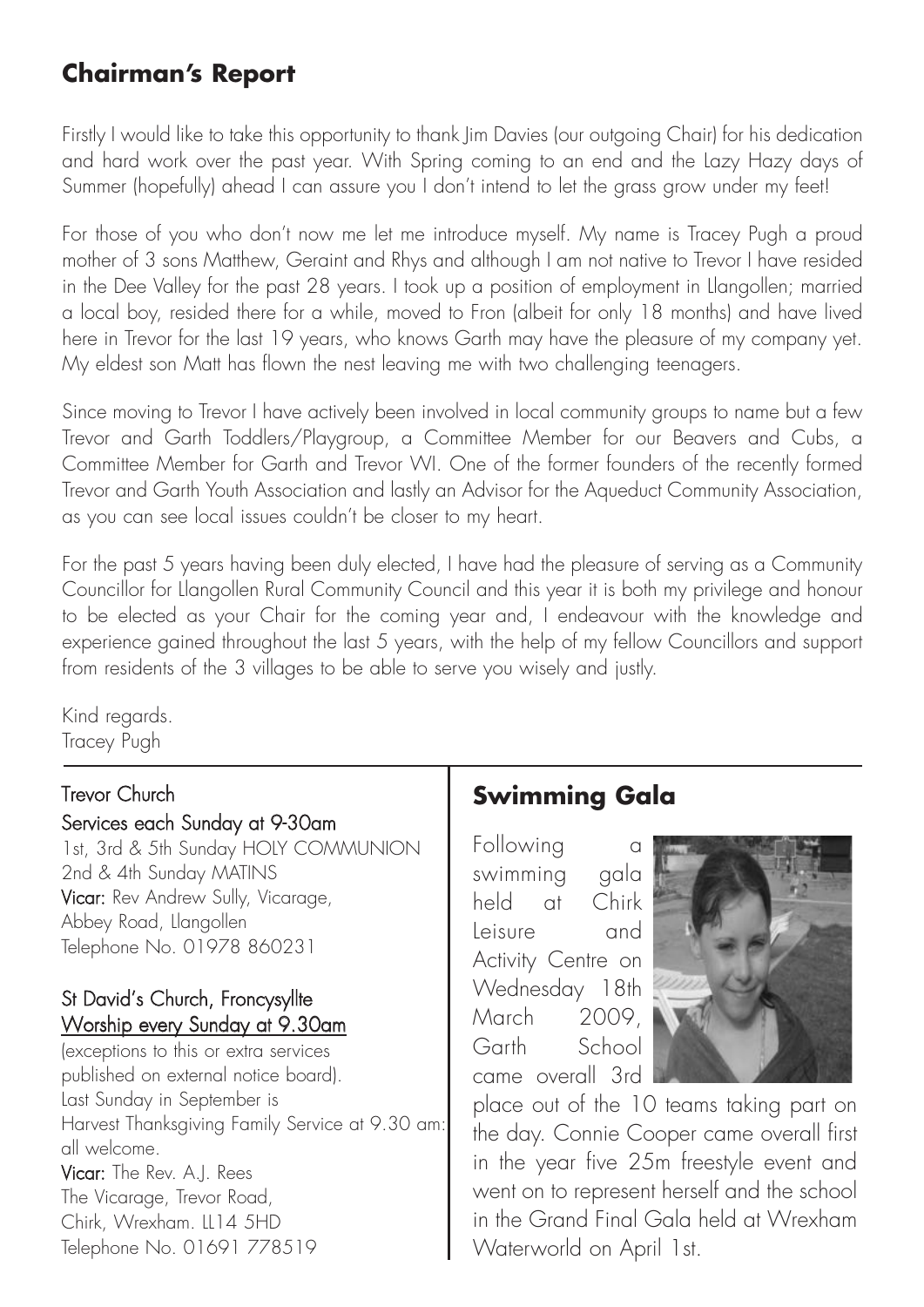# **A brief update:**

The World Heritage bid for Pontcysyllte continues to progress. During 2008 the ICOMOS World Heritage Secretariat (WHS) determined which experts/groups should be involved in the assessment of the Pontcysyllte nomination. Two aspects were covered:

1. Outstanding Universal Value: academics/non ICOMOS members were appointed to make this assessment- although this has been done we do not know (and will not be told) who did it or their findings. It is a Library or Desk Study.

2. The assessment of the Site's Management, conservation and authenticity was undertaken by Prof Castensson during his visit in September 2008.

Prof Castensson then submitted a report to the ICOMOS Executive Committee within 15 days of his mission (Oct 2008) and a report from the Library Study would also have been sent to the ICOMOS Secretariat. Following this a draft evaluation was prepared by ICOMOS experts to go before the ICOMOS WH Panel. The Panel met in November, following which ICOMOS requested further information from us (via the UK Government) on Planning protection and some aspects of site numbering. (This is quite normal and nothing to worry about). Wrexham Council through UK Government had to reply by the end of February. This was done. ICOMOS now prepares collective recommendations i.e. the evaluations are revised and printed ready for the World Heritage Committee. These 'Evaluations' are made available to the State Party (UK Government and Wrexham Council in confidence) in late May. The UK Government can write to the World Heritage Committee re any factual inaccuracies up to 2 days before opening session of Committee meeting. The Committee meets in Seville from 22 to 30 June. We do not currently know which day Pontcysyllte will go before the Committee.

Please note that when ICOMOS present the nomination to the WH Committee there are three possible outcomes:

- a) Rejection of the nomination
- b) Deferral if the Committee decide they require further information before they reach a decision
- c) Achievement of WHS Status.

Dawn Roberts,

Chair, Pontcysyllte Aqueduct and Canal WHS Steering Group

### **Trevor & Garth WI**

By Jean Roberts

The WI`s April meeting had an international theme, members wore national costumes of the country of their choice. Japan, India, China were among the countries portrayed, not to mention Wales of course. There was also a lady from Hawaii grass skirt lei and all, and who will ever forget the Irish Woman who conducted the business meeting. Cuisine as well as the tipple of the countries was served during the evening.

On May 19th the Institute was hostess to the annual group meeting; this is when twelve Institutes from the Llangollen Group meet. The theme of the meeting was given by Gardening speaker Mrs. B. Molesworth from Nantwich.

Seven members went on a "Mystery Trip" traveling through the Wye Valley and eventually ending up at the Hilton Hotel Newport South Wales. All who think the WI is just Jam & Jerusalem, we invite you to join us and see how wrong that concept is.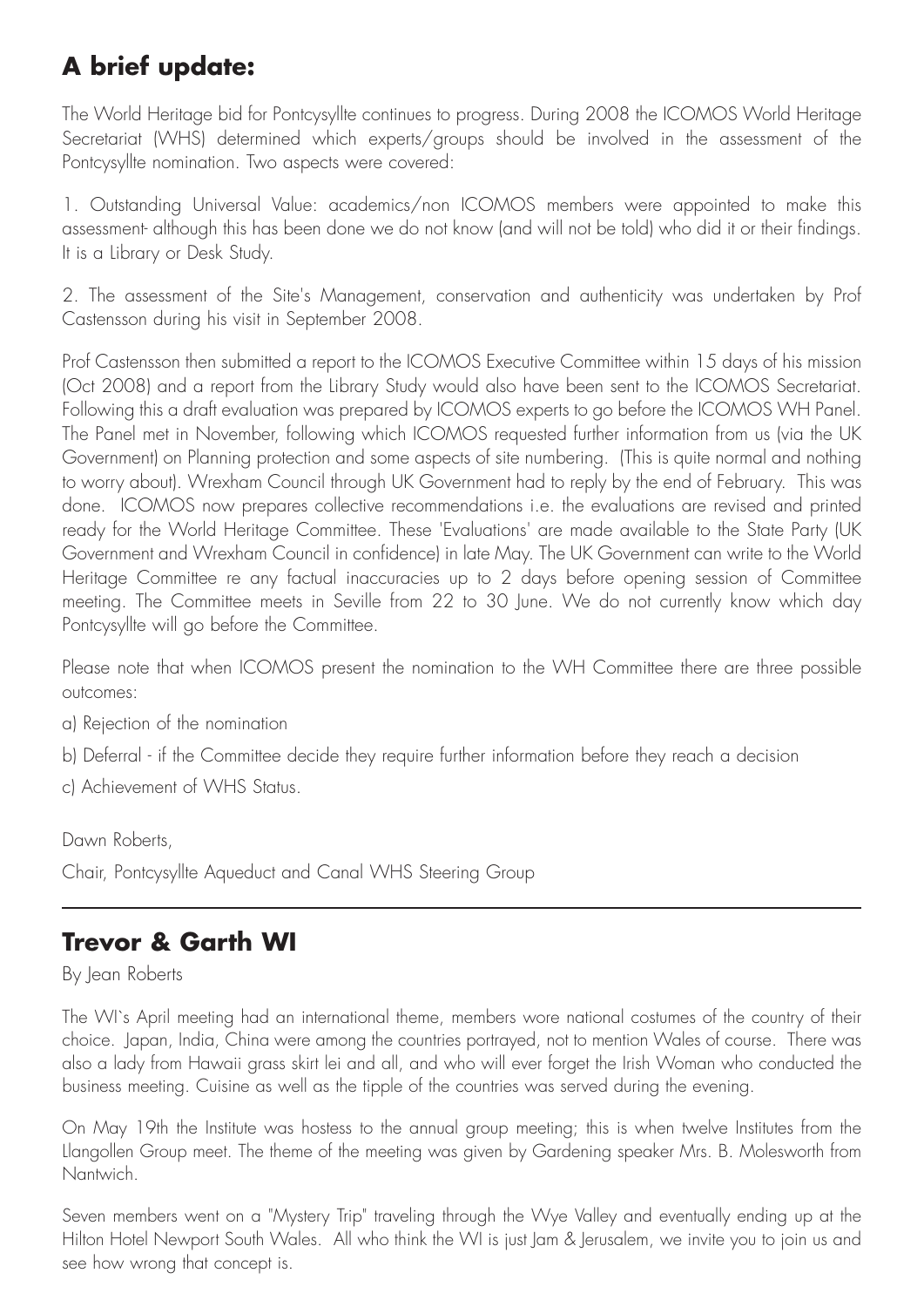### **Garth School News**

By Mrs S. Clough

Our school is a very busy community and we have enjoyed the company of interesting visitors to include Bob Buckle, who taught the pupils some traditional songs, giving information about the background of each one. Years 5 and 6 visited Ysgol Dinas Bran to work on a Bridge Project with the Institution of Civil Engineers. This was arranged by Mr. Mark Valentine and was a fantastic experience for the children. They were able to appreciate how suspension bridges are



built and understand the science and mathematics involved in their construction.

The School Council has been acknowledged for their good practice by The Welsh Assembly and is being featured in a booklet that they are creating. They were also asked to be involved in the creation of a web-site to promote School Councils. We are very proud of its achievement.

The Dream Den will be officially opened in June and will be a very important teaching area in the future.

Pupils have been learning how to draw cartoon characters with artist Paul Wilcox and they are now creating panels of Cartoon Art which will be placed on the front of the Vic Hallam building to create a colourful, artistic display.

We look forward to the visit of our European friends from Germany and Switzerland in June and July. We always benefit from their visit and enjoy learning a foreign language whilst they are here.

Tom Kerswell from Fron was Cefn United under 8's Man of the Match on 26th March. Playing left back and putting into practice what the dedicated trainers have



been teaching him. His Dad, Kevern says that it appeared that everything had just 'clicked'.



HRH the Prince of Wales enjoying a cup of tea with Margaret and Audrey in Cakes and Company Community Cafe.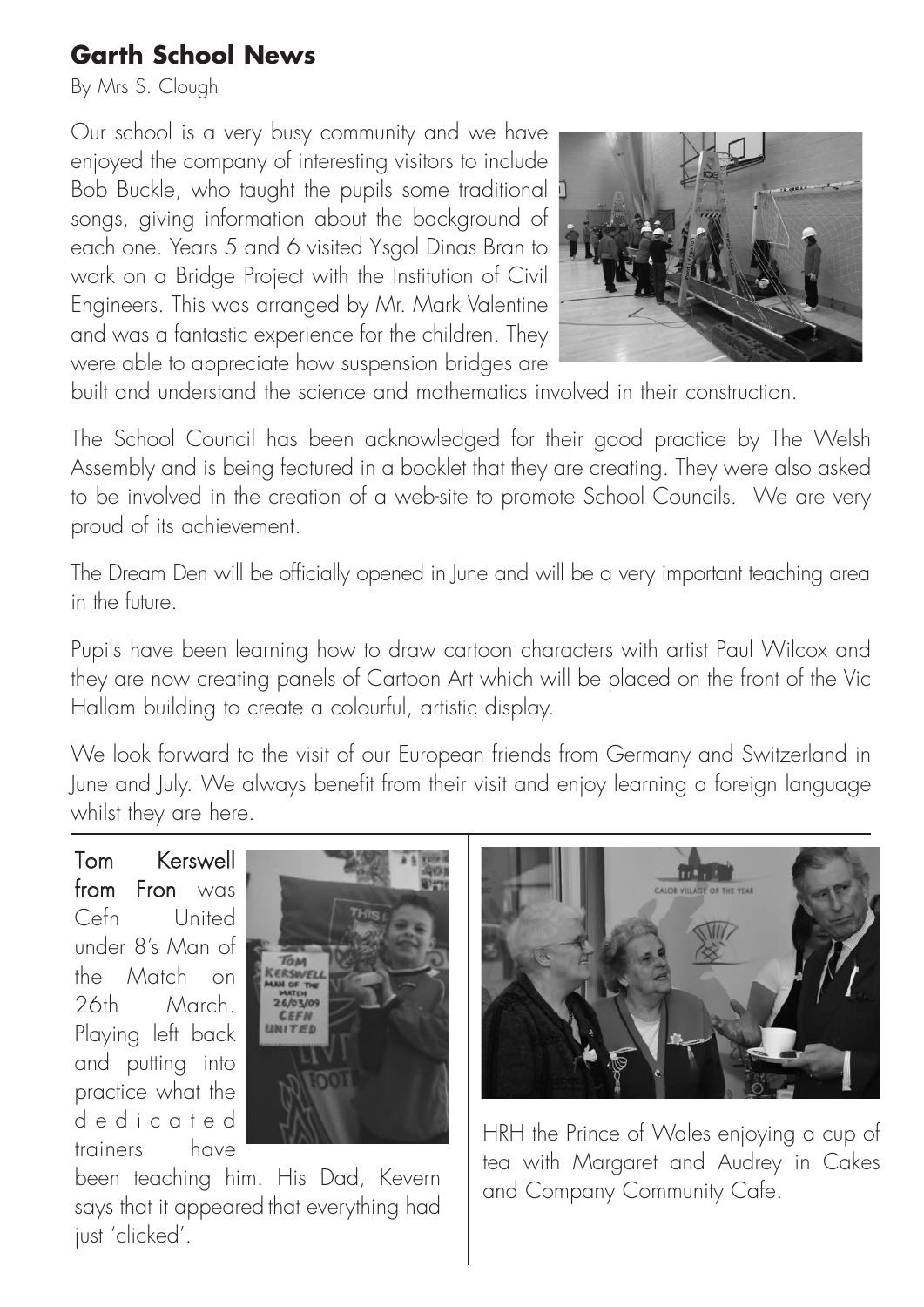## **Froncysyllte School News**

By Kim Dodd

The term started with great excitement with a visit by Prince Charles to the village. The children were invited to the Sion Chapel to sing alongside the Froncysllte Male Voice Choir, and of course stole the show (according to them at least). Later the visit moved to the Community Centre where he met with children from Hopscotch and our After School Club. It was lovely to see that everyone enjoyed the day.

Now that the coldest, wettest weather is hopefully gone for a while, use can at last be made of the new giant sandpit and climbing wall in the school yard. Work is also underway to tidy up the school garden which, when finished, will create a habitat for an array of wildlife as well as being greatly improved in appearance. Earlier in the year, the children in years 3 and 4 designed individual pictures of various creatures. These have now been re-created and carved into a wooden totem pole. The end result is superb and will be sited in the outdoor classroom area. Many thanks to Mr Pimborough for well over 100 hours of work on both this and the school garden.

In March 'Smoke Bugs', an anti smoking road show, visited the school to help make the children aware of the dangers of this habit, the juniors took place in the annual Swimming Gala where they finished a very respectable 4th and the ever popular residential stay at Kingswood took place. The children had an excellent time taking part in activities that challenged them both mentally and physically. The School Council visited the Mayor in Wrexham to see for themselves how the council and councillors work, our football team took part in the tournament at Cynddelw and at the end of April years 5 and 6 visited Bliss Hill as part of their history topic. Thankfully, after all that activity, things went very quiet as pupils took part in a sponsored silence arranged by the PTFA.

Finally, congratulations to all those connected with the running of Hopscotch, which provides day care facilities within the school building for Early Entitlement children, enabling them to attend school all day should they wish. A recent inspection by the Care and Social Services Inspectorate Wales gave them an excellent 100% report with no outstanding issues.



Juniors at Kingswood Years 5 & 6 on their history project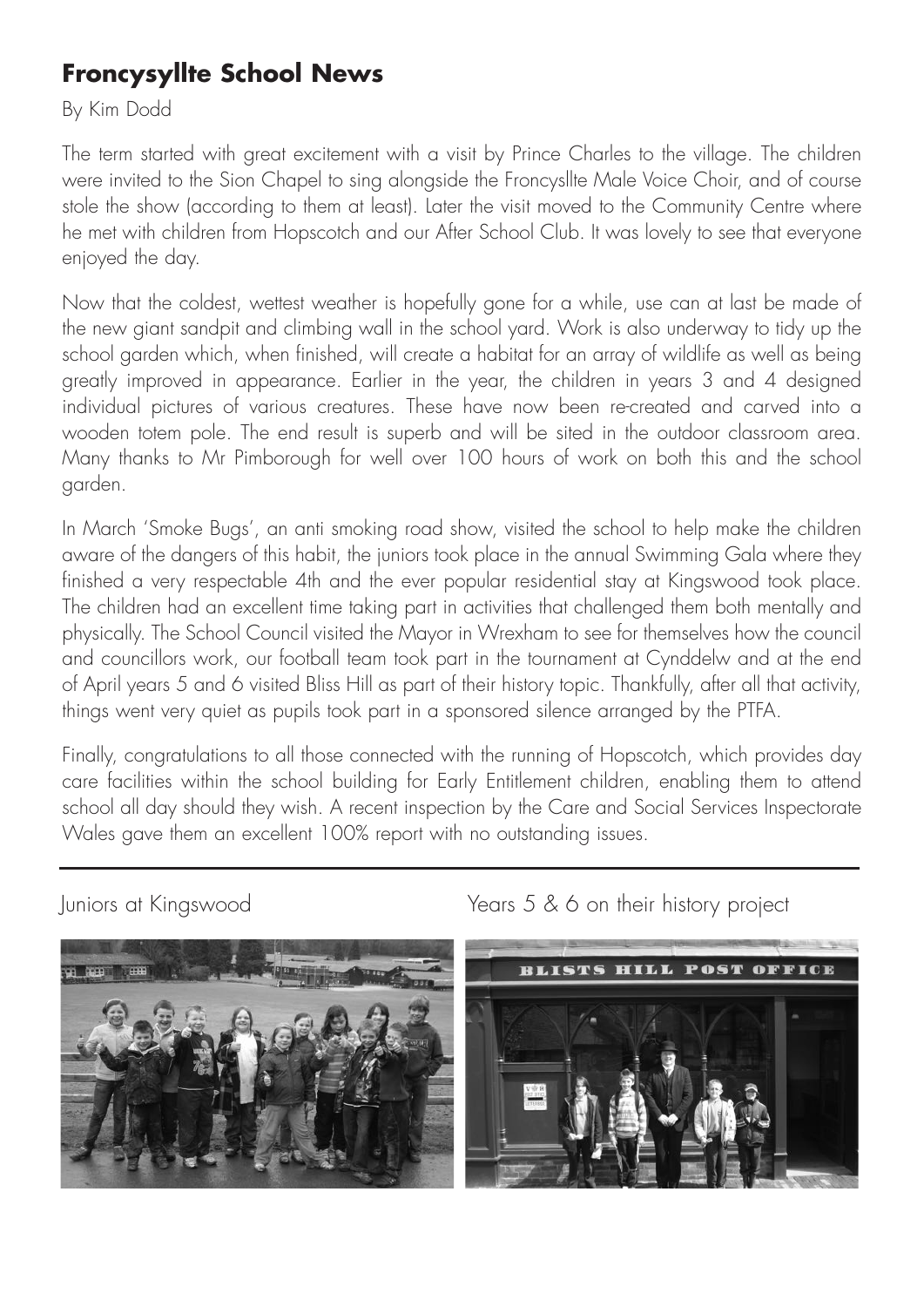

#### GIRLY PAMPER PARTIES Insurances; Holiday, Life etc., Life etc., Life etc., Life etc., Life etc., Life etc., Life etc., Life etc., Li

Do you want a party all your friends are talking about? If the answer is YES then give FUNKY FRIENDS a call. We provide fun pamper parties for girls age 5 years and over. Our parties include funky hairstyles, cool makeup, temporary tattoos, foot massages, nail varnish and foot spas. We also supply karaoke, HSM dance mat, craft table and a funky cocktail on arrival. Party invitees and a special gift and certificate for the party girl. All of this is included in our price.

For more information please ring FUNKY FRIENDS on 01978 845 858 or Alison on mobile 0774 9922 119 or Luverne mobile on 0796 1745 102 or visit our web site funkyfriends.me.uk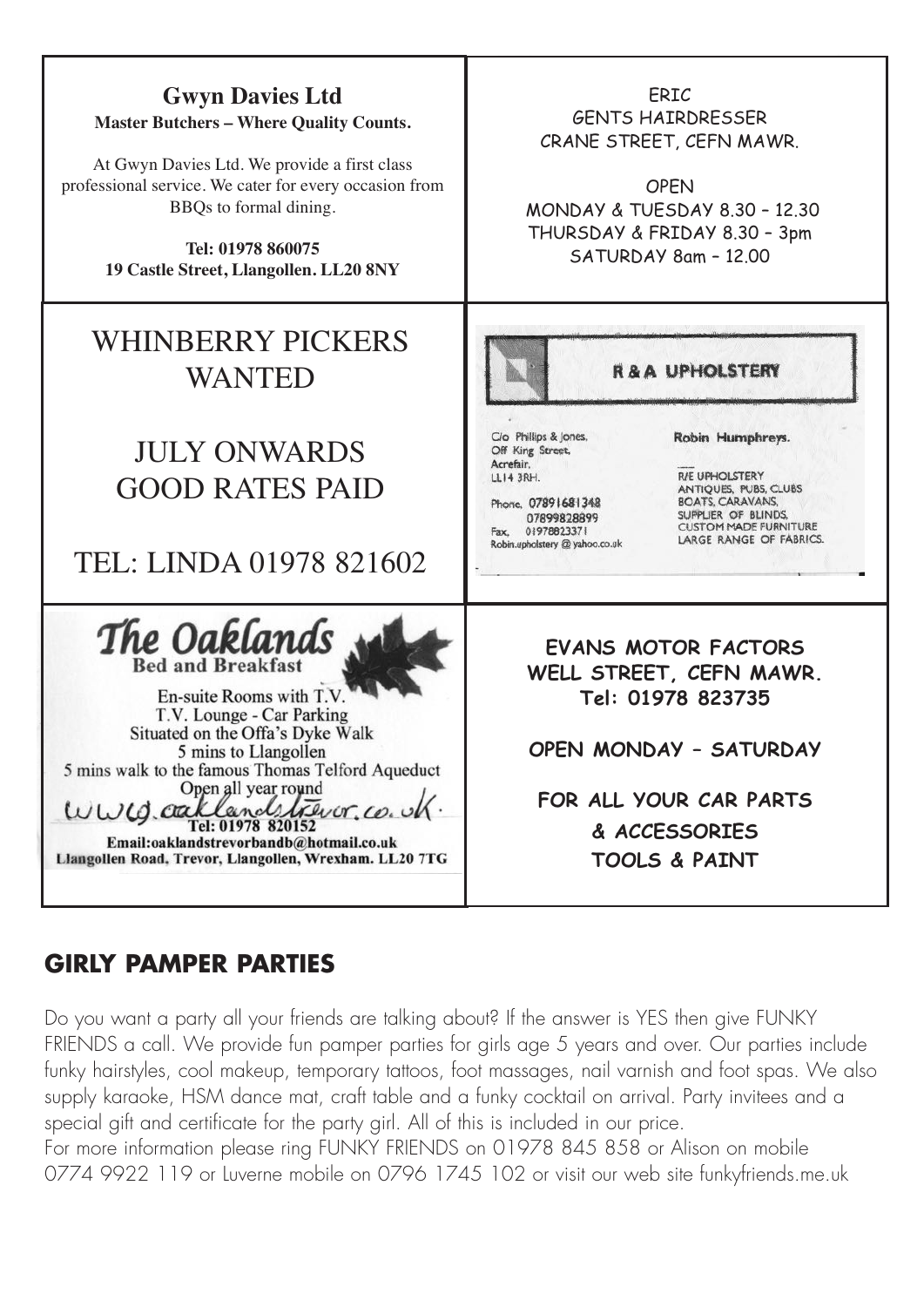# **E. WYLES & SON**

(Proprietors: J. M. & R. J. Wyles)

### **FUNERAL DIRECTORS**

Telephone: (01691) 773468/778623 **Greenfield House** Froncysvllte Llangollen Denbighshire LL20 7SW

Quality Servicing for your vehicles

#### **CHRIS'S MOTORS**

- Servicing
- Repairs
- Tuning
- MOT's
- Bodywork

**24 Hour Recovery** 

Telephone: 01978 824448 / 861261 Aqueduct Garage, Llangollen Road, Trevor, Wrexham

#### **Get Some Therapy!** Relaxing, Invigorating, Therapeutic

**Jo Ellis** 

Reflexology **Swedish Body Massage** Reiki

Phone: 01691 773147 Mobile: 07866 902502 E-mail: ellis jo@hotmail.co.uk

# **Andy Jones**

**Construction and Renovation Extensions-Walls-Electrical Work Plumbing-Plastering-Building Work Replacement Doors** Windows-Conservatories

> Office 01691 777410 Mobile 07792 829110

### PROSPECT GARDEN TEA ROOM

Blackwood Road, Garth Llangollen LL20 7YL

Tel:/Fax: 01978 821602 Proprietor: Linda Evans

106 Cae Gwilynlane, Cefn Mawr, Wrexham LL14 3PD

# **COPENING TIMES**<br> **Easter until End October**

Wed, Thurs, Fri 12 noon - 5.00pm Sat, Sun & Bank Holidays 10.30am - 5.30pm<br>Closed Monday & Tuesday





For the care of your animals



# **Daleside Veterinary Group Elmwood,Pandy Industrial Estate,** Pandy, Wrexham LL11 2UA Tel: (01978) 311881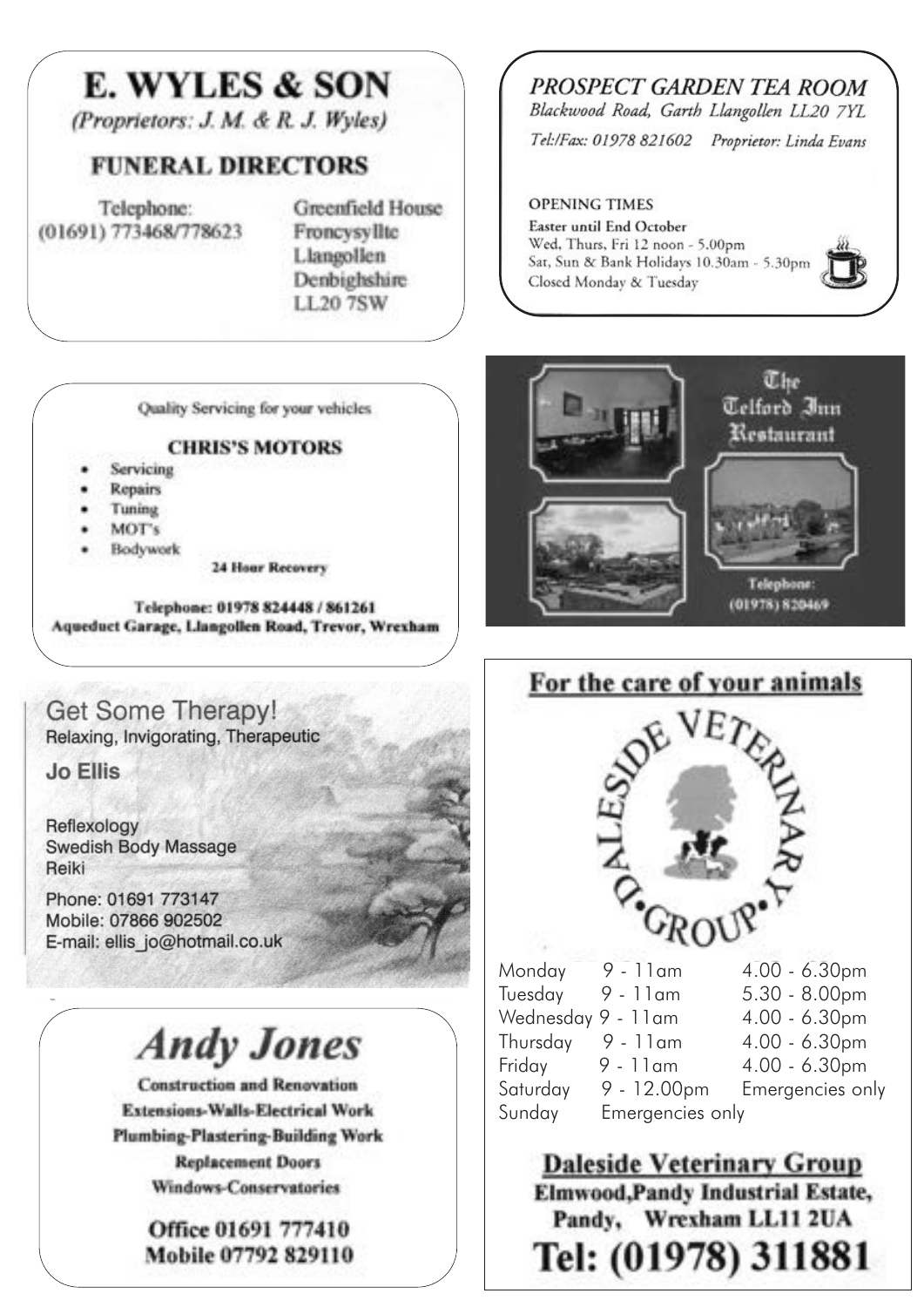

· For all your printing needs · Friendly, helpful service

W.T. Evans Printers Ltd

**Margaret's Crane Street, Cefn Mawr Total Beauty and Leader Salon 822355 821791**

Call in to your local professionals for all your Beauty & Hair needs. Years of experience in the industry, to provide you with the perfect experience.

> Call to book on the above. Consultations free of charge

# **CLIFF'S CHIPPY Sandra's Hair Studio**

Tuesday Closed all day Tel: 01978 821271 34 Well Street, Cefn Mawr,  $\mathcal{F}_1$ .  $\mathcal{F}_2$  is the street, comparison, Wrexham LL14 3AE

**Family Butcher Crane Street,** does not carry its endorsement or sponsorship **Cefn Mawr, command**, www.com **MEL ROBERTS & SON**

**Trevor Wines & Provisions** Trevor Wines & Provisions

Heol Penderyst, Trevor. Open  $6.00am - 7pm$  Monday to Saturday 8am – 7pm Sunday 8am – 7pm Sunday Heol Penderyst, Trevor

Newspapers, magazines, Newspapers, magazines, fresh vegetables, wines, beers and a good selection of bedding plants. Pay Point facility available Pay Point facility available Tel: 07722545074 Tel: 07722545074 Paper orders taken.



LR MOBILE CAR SERVICING **Proprietor: Les Rowlands** 

Oil, Engine, & Full Services with Check List & Service Stamp.

Tel: 0781 2049193

# **JOHN FRANCIS ROBERTS FUNERAL DIRECTOR**

LONG STANDING PRIVATELY OWNED BUSINESS **PROPRIETOR J.A. ROBERTS** 

COMPLETE PERSONAL SERVICE DAY OR NIGHT

# TEL (01978) 810884

10 Crane Street, Cefn Mawr, Near Wrexham,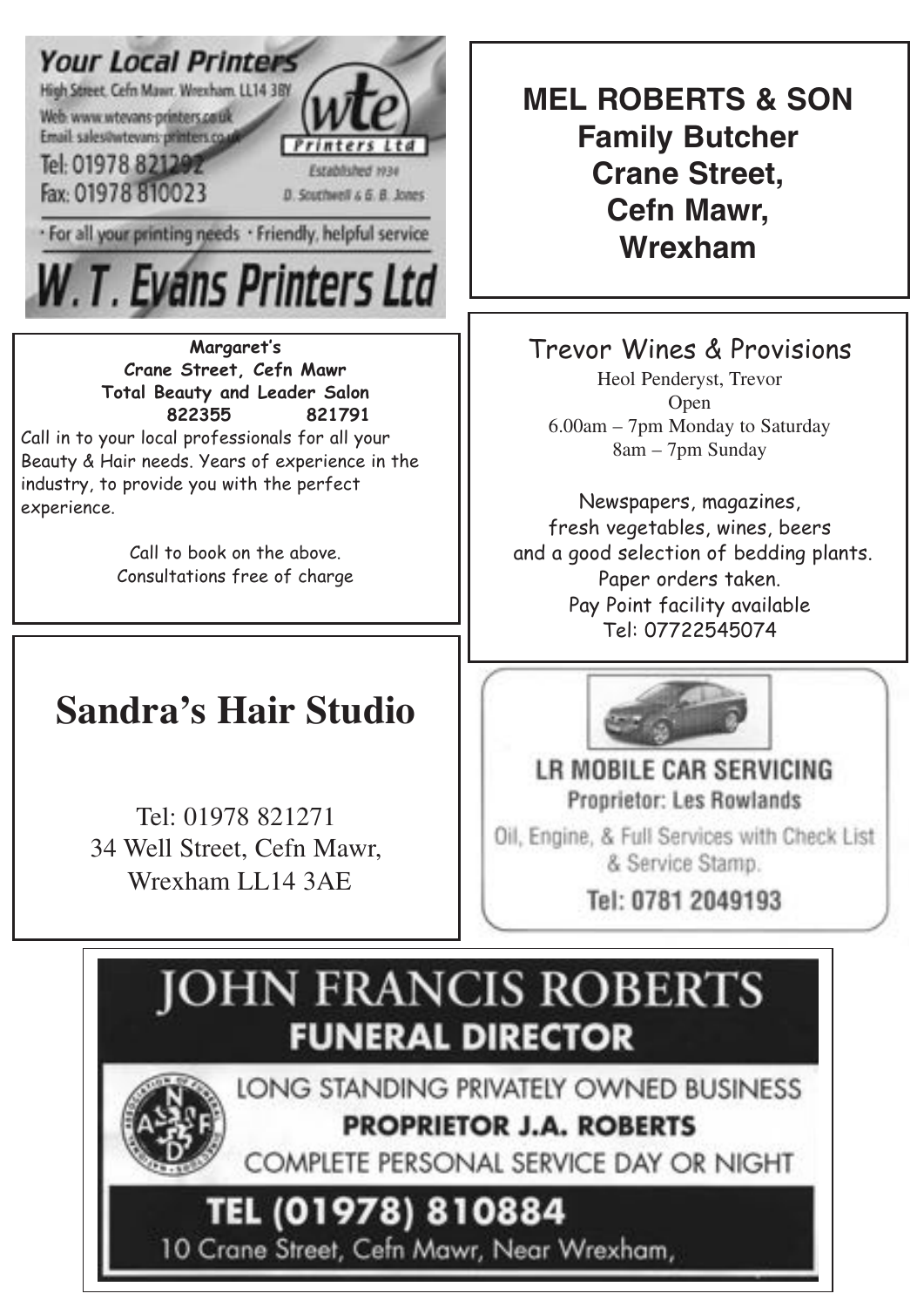# **The Aqueduct Inn Pub/Restaurant**

Under new management Sue & Steve Roberts

Serving traditional home cooked food Daily Menu & Sunday Roast

Open 7 days a week from midday Food served 12 – 4pm and 6 – 9pm

Phone: 01691 772 481

Vale View

Llangollen Road

Trevor LL20 7TF

DAVE BURT, BUTLDING & PROPERTY MATNTENANCE

(01978) 822998 **MORTIF** 07846115240

Kitchen & bathroom fitting. Ceramic tiling (floor & wall). Window & door replacement. Capentery, flooring, decking. Rendering & plastering. Dry wall installation. Painting & wall treatments.

If the service you require is not listed please contact us as we may be able to assist with no hassles no problem and no obligation.

# **CYMRU Kebabs & Pizza**

FREE DELIVERY

Minimum Order £7

Between 5.30pm – 12pm

Telephone Orders Welcome 01978 824 622

Crane Street, Cefn Mawr, Nr Wrexham LL14 3AB Sponsor of Cefn United FC

### **ADVERTISING**

1 Business Card - £10.00 2 Business Cards - £20.00

Please mark all communications COMMUNITY NEWS and include a name and contact number.

LL20 7TF or via e-mail to:clerk@llangollen-ruralcc.org lity Tel. Enquiries: 01978 810466 advertisement does not carry its endorsement does not carry its endorsement of the state  $\mu$ Send copy to: Clerk to the Council 1 Ael Y Bryn, Llangollen Road, Trevor, Wrexham

#### Summer issue deadline for adverts or articles Monday heir 10th August 2009.

Disclaimer: Llangollen Rural Community Council declares that the publication of any advertisement does not carryits endorsement or sponsorship for the advertiser or their products or services unless indicated.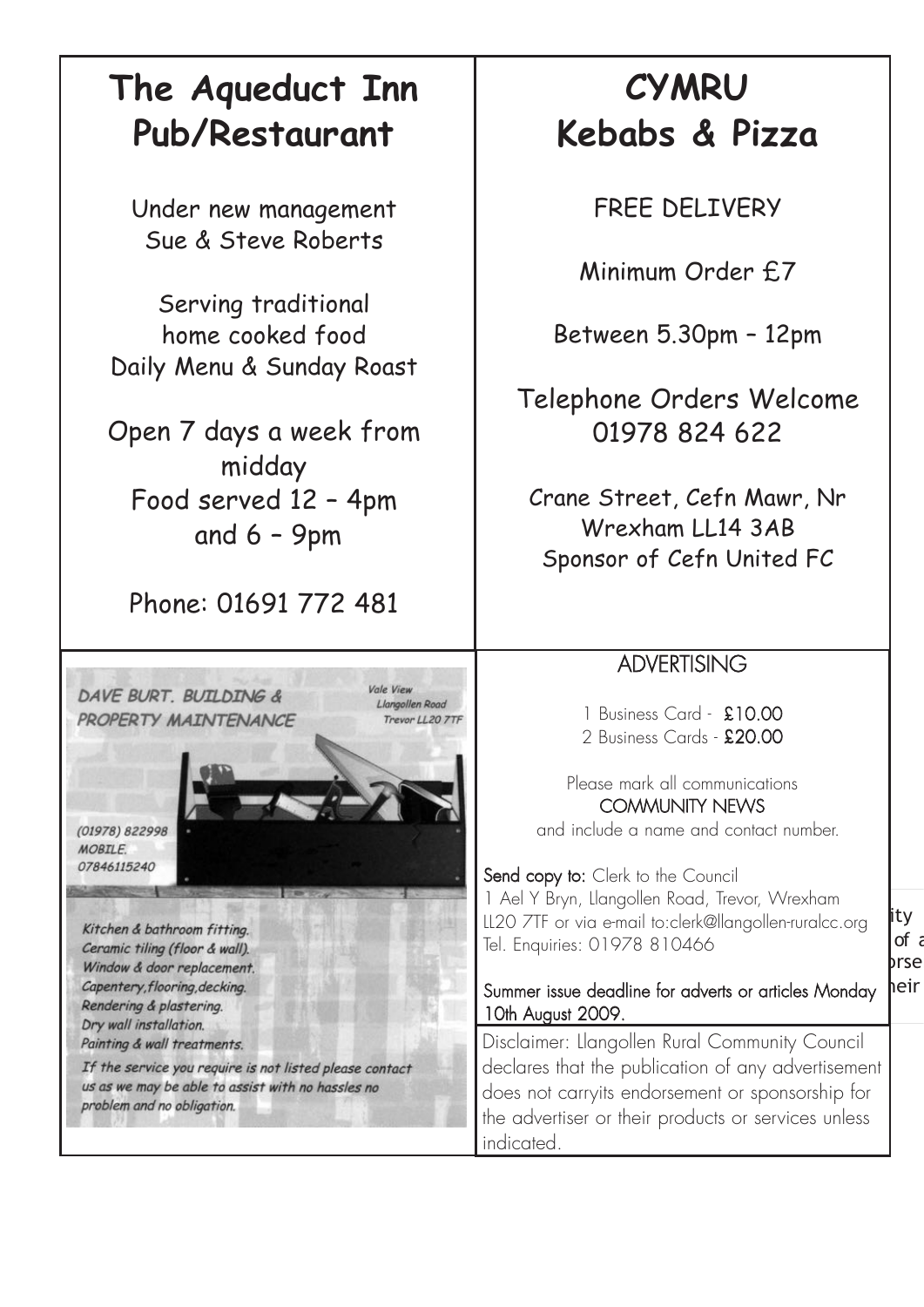## **Homelink Library Service**

If you are disabled or have difficulty getting to your local library a Homelink library service is provided by Wrexham County. This offers a home visit every four weeks and provides access to the whole range of library and reference services, including books, Audios, CDs and DVDs. For further details contact Maifun Rogers at Wrexham library, by telephone on 01978 292090 or E-mail Maifun.Rogers@wrexham.gov.uk

The dates of visits to your area for the next three months are as follows:

| Wednesday 24th June<br>Wednesday 22nd July<br>Wednesday 19th August |
|---------------------------------------------------------------------|
|---------------------------------------------------------------------|

### **Homelink Library Service**

The mobile library will still be calling every three weeks on a Tuesday:

| Garth Rockman's Arms                                                              | 9.30 to 10.10 Garth Primary School    | 10.15 to 11.00 |
|-----------------------------------------------------------------------------------|---------------------------------------|----------------|
| Pentre Village School                                                             | 1.20 to 12.00 Trevor Community Centre | 1.15 to 2.15   |
| Rhosymedre Community Centre 2.30 to 3.45 Fron Lay-by by Cliff's Cafe 4.00 to 4.40 |                                       |                |

Dates for 2009: 16th June, 7th & 28th July, 18th August and 8th Sept. Any queries regarding the operating of this route should be referred to Rhos Library 01978 840328.

## **Pineapple Cake**

| 6 ozs Brown Sugar  | 4ozs Butter or Marg.             |
|--------------------|----------------------------------|
| 12 ozs Mixed Fruit | 6 ozs Pineapple Chunks (chopped) |
| 4 ozs Cherries     | 6 ozs Pineapple Juice            |
| 2 Eggs             | 8 ozs S.R. Flour                 |
|                    |                                  |

Place in a saucepan, sugar, marg. mixed fruit, cherries, pineapple chunks (chopped) and juice. Bring to the boil; boil for 10mins then leave to cool. Add eggs and flour. Place mixture in a fully lined 9 inch cake tin and bake for  $1^{1/2}$  -  $1^{3/4}$  hours. Gas mark 4, 180C, 350F.

### **Bird news - Fron**

By Julie Williams

Chiffchaff heard on the 19th March, did anyone hear it earlier?

Song thrush continues to entertain us with his variety of songs!

Against all the odds, a Robin fed from dish of mealworms in my hand, unusual in the breeding season.We only record what we see in the garden and flying over. We know there are lots more interesting birds in the area, we have seen Red Starts and Lapwings at the top of Fron, if anyone has any interesting observations, please contact me on Williams-julie@hotmail.com.

This month we have seen: Bullfinch, Buzzard, Blut Tit, Blackbird, Coal tit, Chaffinch, Collared dove, Chiffchaff, Crow, Great tit, Goldfinch, Greenfinch, Hedge Sparrow, Jackdaw, Long tailed tit, Magpie, Pheasants, Pied Wagtail, Robin, Rook,Swallow, Swift (6th May), Song Thrush, Wood pigeon.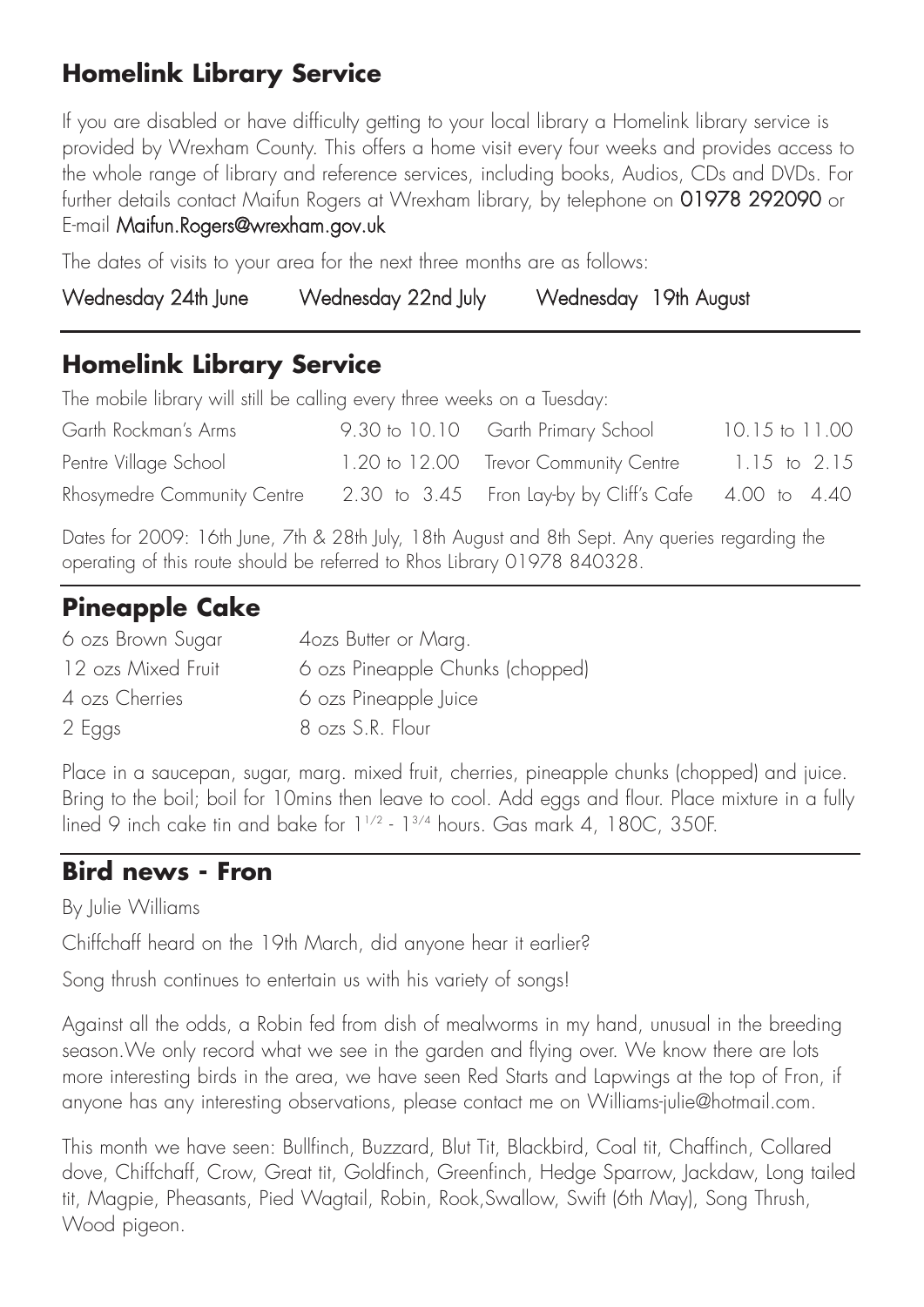### **Congratulations Paul**

Pictured is Councillor Pat Jeffares with Paul Richards of Llangollen Road, Trevor who on the 26th April 2009 completed the London Marathon. Pat can be seen admiring Paul's medal and congratulating him on his recent success. Paul had been trying for 3years to be accepted as a runner in the Marathon and this year his dream came true. He completed the 26 miles and 385 yards in 4 hours and 9 minutes arriving at the finishing line in 10,339th position out of 36,000 runners. Paul was cheered on by his wife Judith and children Hannah and George as well as the many thousands of spectators lining the route. At the time of



Paul Richards being congratulated by Cllr. Pat Jeffares

writing Paul had raised over £700 which will be split equally between Ysgol Y Garth and bowel cancer research. Paul would like to thank all of his family and friends for sponsoring him on this marathon.

He has already entered the ballot to run again in the 2010 Marathon with the intention of raising more money for local good causes.

### **Who said bowls was boring!!**

### By Moira Griffiths

During the 1990's, when villages in the Llangollen Rural area were under the control of Glyndwr Council, Trevor Indoor Bowls Club was privileged to take part in the (then) Inter-Village sports competitions. These are not held under the Wrexham area, unfortunately.

These competitions were held annually and it involved our village team travelling to the different village halls to play in the knock-outs. We visited many villages over the years and had some peculiar experiences in several halls. The mats we play on are 45 feet in length, designed specifically for small village halls, but in a few cases the halls had to be 'extended', by whatever means available, to accommodate the length of the mats! Imagine our amusement when turning up at two halls to find that their 'hall extensions' were on a slightly different level (albeit only by an inch or so) but it made quite a difference to the games! Once the bowls have been despatched down the mat it was just pure luck (or skill) if they managed to stop before hitting the bump or drop at the far end.

Many a game was won or lost by the interference of the extension and so many a cheer or groan was heard echoing around the village that night!! Unforgettable!!

### **Bird Watch**

by Anne Arnold

Tree Sparrows, House Sparrow, Robins, Green and Blue Tits, Great Tit, Collared Doves, Wood Pigeon, Stock Dove, Pied Wagtail, Thrush, Mistle Thrush, Yellow Wagtail, Blackbirds female & male (both taking food for young). Jay, Bullfinch, Gold Finch, Siskin, Green Finch, Woodpeckers, Sparrow Hawk, Buzzards, Pheasants, Crows, Starlings and Magpies.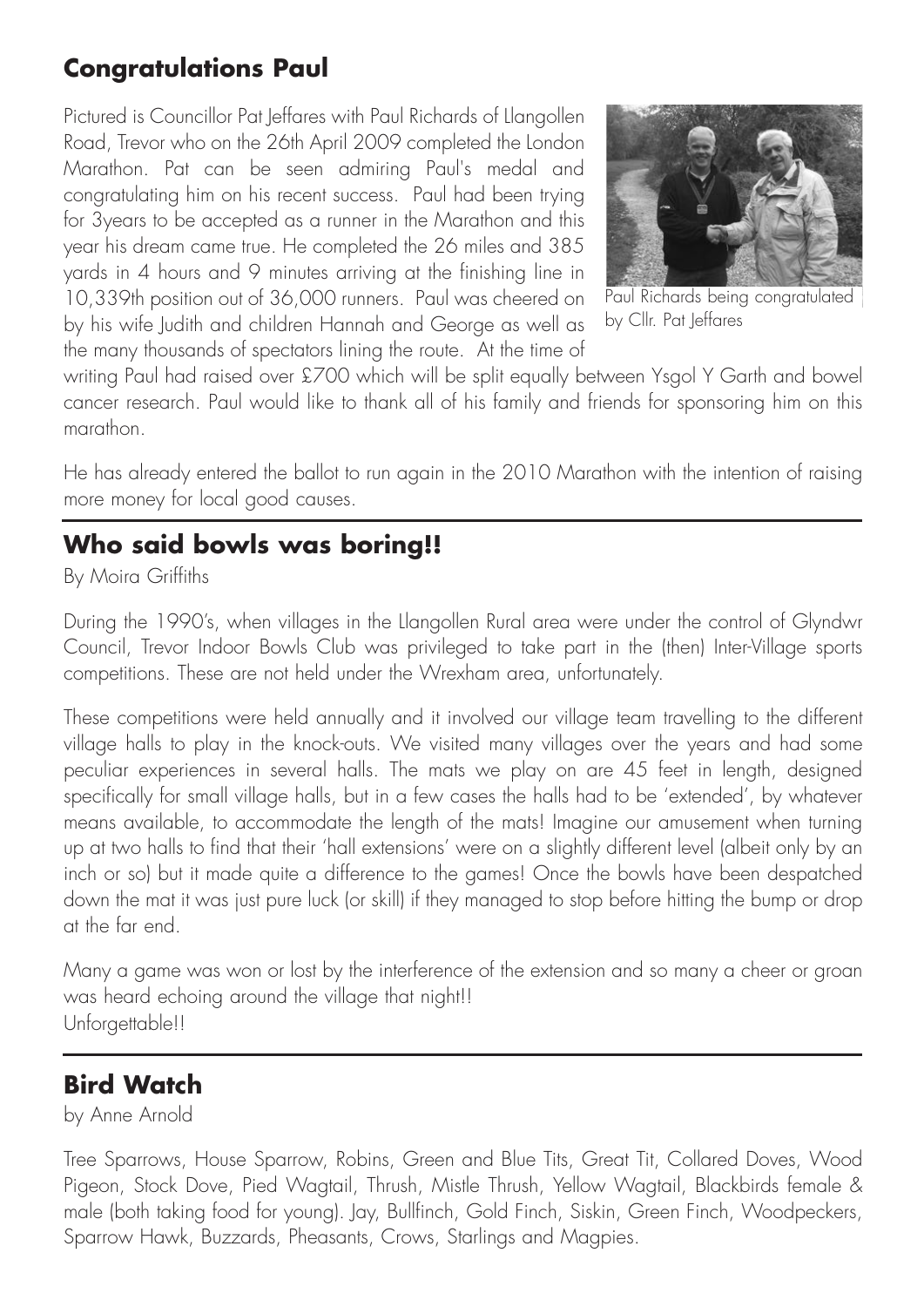# **News from Fron**

Tug of War A cheque for £200 was received by Fron School from Cadbury's as a match fund for the amount raised on New Year's day. The school wish to thank Phil Davies for obtaining this amount and for Cadbury's continued support.

Spooky Night! On Friday 13th March, colleagues and friends of Froncysyllte After School Kids Club (ten in all) visited Plas Teg near Mold for a sponsored Spooky Night. The event was run by North West Spirit Seekers in one of the most haunted locations in Wales (supposedly!). The group stayed from 9pm until 3am and raised money to support the After School Kids Club. £556.was raised. That's the spirit!



After School Kids Club Bingo was held recently in Fron Community Centre. £98.40 was raised. Thanks to everyone for their support. Regular bingo sessions are held every fortnight in Fron Community Centre,to raise funds for local good causes. All welcome. A Cookery Club and Gardening Club started in After School Kids Club in April which is well supported.

Friday 3rd July 7pm in Fron Community Centre – General Knowledge quiz. Admission £1 – all welcome. Proceeds in aid of St Davids Church Fron

Cakes and Company opened its doors once again on Easter Saturday welcoming new and old friends. The café is open every weekend and bank holiday Monday until the end of October. All welcome. There will be no Cakes and company Cafe on Saturday 13th June due to a PRIOR BOOKING AT THE CENTRE. Anyone wishing to help in the café, please call in and see one of the volunteers. We would like to take this opportunity to thank all the volunteers in Cakes and Company for their continued commitment. We now have a display cabinet which will be our history cabinet. Anyone wishing to donate or loan items of interest relating to Fron, please call into the Café or contact one of the volunteers or email Williams-julie@hotmail.com

Following the visit of HRH the Prince of Wales to Fron the official photographs were shown which delighted a packed Community Centre, they were also shown in school on two afternoons. As people want to have a reminder of the day, a limited edition, twenty eight page booklet detailing the visit by means of photos from early morning preparations on the day up until HRH departed has been commissioned. The books are available from Cakes and Company Community Café, Fron Post Office, Aqueduct Inn and Julie Williams Fron School.

Fron Community Centre now has its own website www.froncysylltecommunitycentre.btik.com

Any events happening in the village can be placed on the website diary.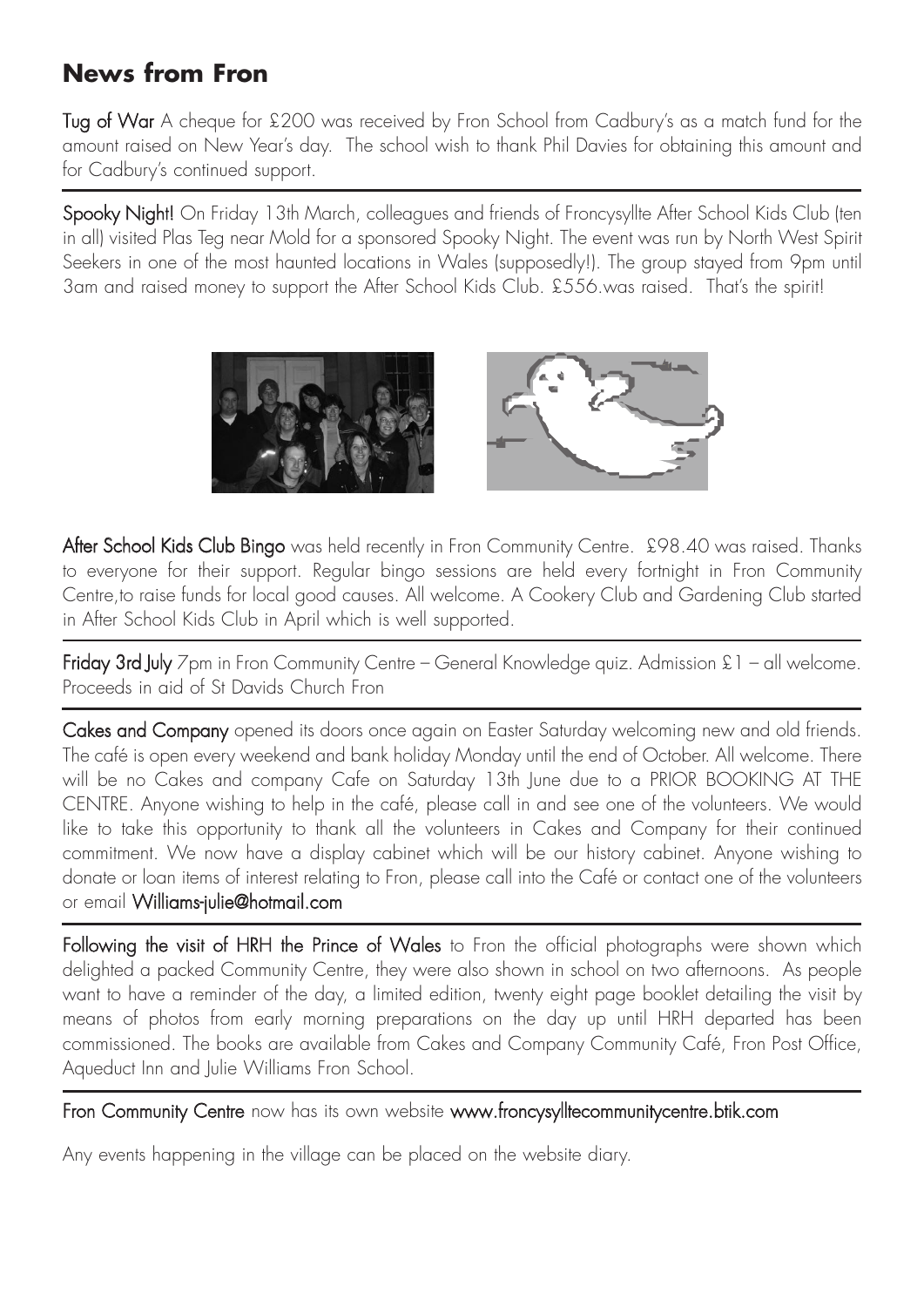### **Community Police**

The light evenings have arrived and the increase in visitor numbers to the area in the warmer weather is growing week by week. With this influx of visitors the council and police will be trying to keep the area as clean and pleasant as possible with attention being given to littering and dog fouling which have been identified as areas of concern to many residents. Efforts are under way to clear up areas identified as needing attention as well as encouraging use of waste bins in the area with fixed penalty fines issued where necessary. Once again this year free bags to clean up after dog fouling are being provided at the British Waterways Information office at Trevor Basin. Please feel free to contact myself or your local Community Beat Manager PC Gary Robertshaw with any policing matters. Contact details are on posters in the ward and have previously been distributed with this newsletter. This information is also available on the North Wales Police website as is the details of the monthly meetings which you are welcome to attend.

Regards David Jenkins PCSO Llangollen Rural

### **The Aqueduct Association**

By Andrew Conde

The Aqueduct Association was formed just over 2 years ago to serve the communities of Trevor, Garth and Froncysyllte. Since its formation, it has raised several hundreds of pounds for a variety of local causes and have enjoyed some very memorable and enjoyable occasions, especially the pensioners Christmas party, the annual Christmas celebrations and float when father Christmas was brought to the doorsteps of our homes. Many social evenings have been enjoyed by all who attended. We have assisted Wrexham County Borough Council in the organisation and staffing of the August fun days at Trevor basin but the principle aim of the Association was not to raise direct funds, but to assist local organisation with both financial help and advice and support as and when required. We have had fantastic support from our County Councillor Pat Jeffares, Community Beat Manager PC Gary Robertshaw and the local Community Council. As well as Cadbury's of Chirk, Flexsys and many other local businesses. We are fighting to secure a suitable location for a MUGA for the youth of our community and we are ensuring that the elderly and infirm are looked after It is our aim that the 3 villages benefit from our work We are active in supporting the world heritage bid for the Pontcysyllte Aqueduct and are very mindful of supporting all the proposals to increase tourism and business to our area. At our recent AGM, Sue Kempster was elected as chair, Mark Valentine secretary and Steve Edwards treasurer. We have our meetings on the first Monday of every month at Trevor Community Centre at 7pm (2nd Monday when a bank holiday occurs) we are always looking for new members and a warm welcome is extended to one and all.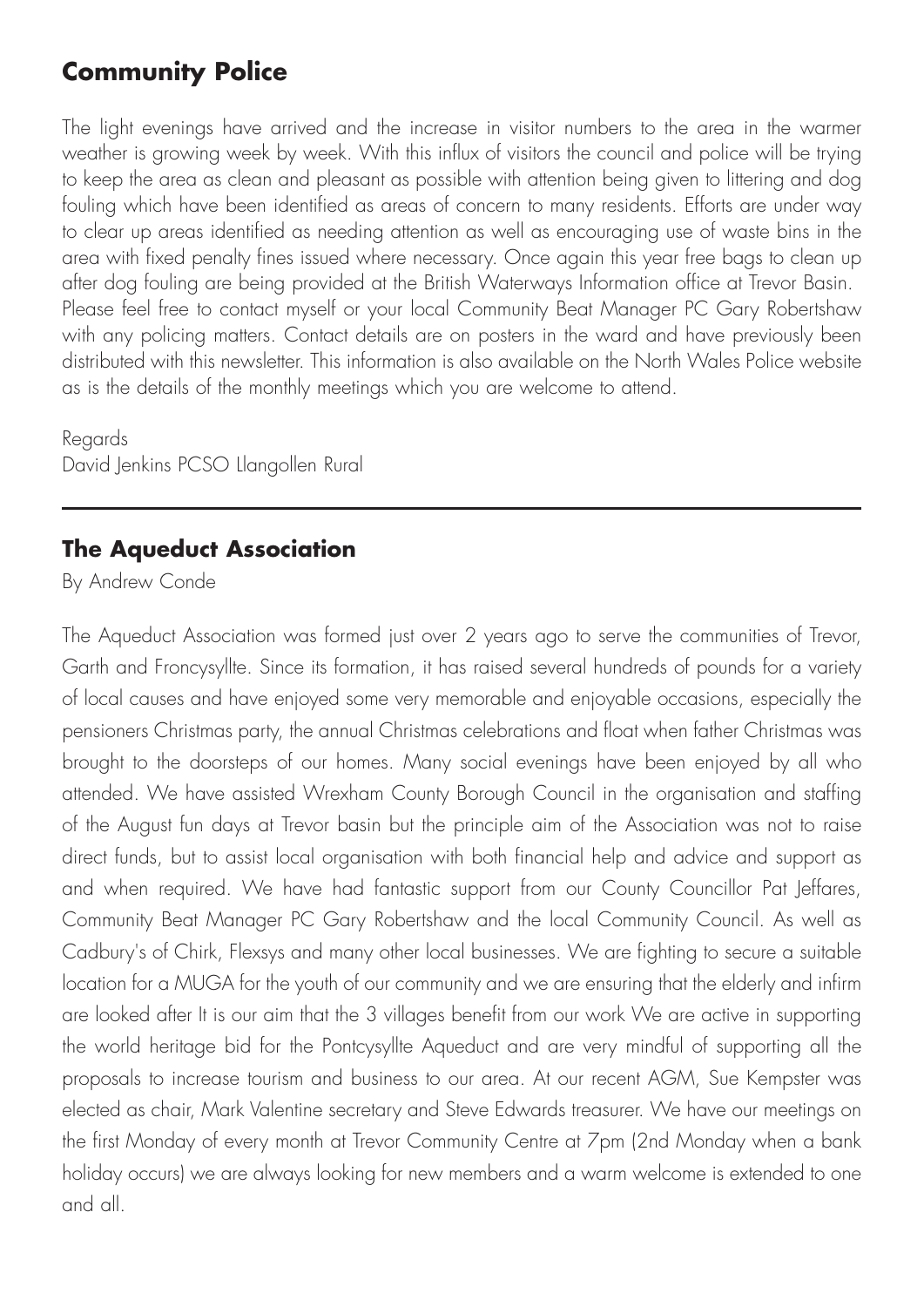### **Garth and Trevor Community Centre**

Work is nearing completion on the refurbishment of the Gents and Ladies Toilets. The project is being carried out thanks to a matched funding grant from AVOW'S Wrexham Rural Key Fund. When complete it will make the Hall a building to be proud of and fit for any Party or Meeting. To Hire the hall ring 823244. Publicity must contain the following sentence and logos. The funding for the Key Fund has been made available through the Rural Development Plan for Wales 2007-2013, which is funded by the Welsh Assembly Government and the European Union.







### **Best Kept Garden Competition**

We are delighted that Mrs G. Manuel and Mrs M. Baxter have agreed to judge the garden competition again this year. Both are keen gardeners and flower arrangers, being members of the Llangollen Flower Arranging Club and the Llangollen International Musical Eisteddfod Floral Committee.

| * Categories are:- |  |  |
|--------------------|--|--|

| Overall Large Garden | Overall Small Garden |
|----------------------|----------------------|
| Hanging Basket       | Container.           |

### \*Please circle category(ies) entered.

Garden Centre Vouchers will be awarded to the 1st, 2nd, and 3rd in each category. A perpetual trophy will be awarded to the most outstanding feature and the Monsanto rose bowl for the best garden.

### The gardens will be judged on 16th July 2009.

The competition is open to all residents in Fron, Garth, Tower Hill and Trevor. If you are interested in applying please complete the application form. Forms will also be available from Councillors and the Clerk.

### Please return the completed form to:

Mrs Sue Jones, 1 Ael Y Bryn, Llangollen Road, Trevor by Monday 13th July.

For further information please phone 01978 810466